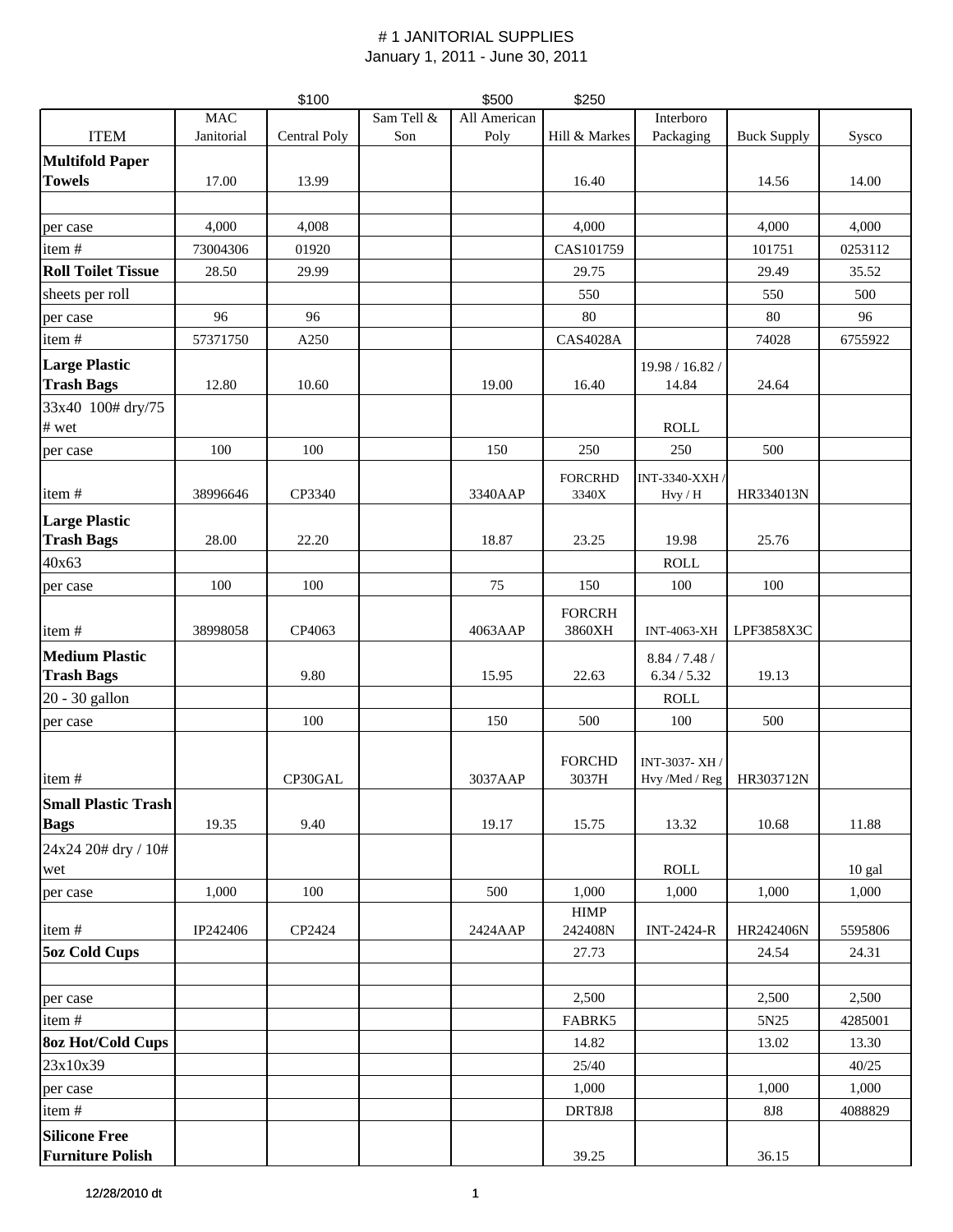|                                           |             |        |  | $15\ \mathrm{oz}$ |                   |                 |
|-------------------------------------------|-------------|--------|--|-------------------|-------------------|-----------------|
| per case                                  |             |        |  | $\sqrt{6}$        | 12                |                 |
| item#                                     |             |        |  | JS61196291        | AMR A133-20       |                 |
| <b>Aerosol Furniture</b>                  |             |        |  |                   |                   |                 |
| <b>Polish</b>                             |             |        |  | 39.25             | 34.96             |                 |
|                                           |             |        |  | $15\ \mathrm{oz}$ |                   |                 |
| per case                                  |             |        |  | $\sqrt{6}$        | 6                 |                 |
| item#                                     |             |        |  | JS61196291        | JAN 96291         |                 |
| Liquid Disinfectant /                     |             |        |  |                   |                   |                 |
| Cleaner (non-                             |             |        |  |                   |                   |                 |
| abrasive) Comet                           |             |        |  | 35.74             | 31.12             |                 |
|                                           |             |        |  | $\bf qt$          |                   |                 |
| per case                                  |             |        |  | 9                 | 2                 |                 |
| item#                                     |             |        |  | PNG 84959182      | PGC-02280         |                 |
| <b>Roll Paper Towel -</b>                 |             |        |  |                   |                   |                 |
| White                                     | 18.70       | 18.90  |  | 18.05             | 18.32             |                 |
|                                           |             | $90\,$ |  | 85                | 85                |                 |
| per case                                  | 30          | 30     |  | 30                | $30\,$            |                 |
| item#                                     | SOFKT-green | 01655  |  | CAS4073A1         | 74073             |                 |
|                                           |             |        |  |                   |                   |                 |
| <b>Roll Paper Towel -</b><br><b>Brown</b> |             |        |  |                   |                   |                 |
|                                           |             |        |  |                   |                   |                 |
|                                           |             |        |  |                   |                   |                 |
| per case                                  |             |        |  |                   |                   |                 |
| item#                                     |             |        |  |                   |                   |                 |
| <b>Brawny Paper</b>                       |             |        |  |                   |                   |                 |
| <b>Towel</b>                              |             |        |  | 48.15             | 46.53             |                 |
|                                           |             |        |  | Bounty            | Bounty            |                 |
| per case                                  |             |        |  | $30\,$            | 35                |                 |
| item#                                     |             |        |  | PNG 84832955      | PGC28838          |                 |
| <b>Shower Cleaner</b>                     |             |        |  | 21.78             |                   |                 |
|                                           |             |        |  | $\bf qt$          |                   |                 |
| per case                                  |             |        |  | $12\,$            |                   |                 |
| item #                                    |             |        |  | SMZG1403012       |                   |                 |
| <b>Spray Disinfectant</b>                 |             |        |  | 28.65             | 21.84             | 29.12           |
|                                           |             |        |  | 19oz Claire       | $18\ \mathrm{oz}$ | $15 \text{ oz}$ |
| per case                                  |             |        |  | 12                | 12                | 6               |
| item#                                     |             |        |  | CLRCS238          | MP-AOS-18oz       | 4308417         |
| <b>Liquid All Purpose</b>                 |             |        |  |                   |                   |                 |
| <b>Bathroom Cleaner</b>                   |             |        |  | 15.47             | 23.20             |                 |
|                                           |             |        |  |                   |                   |                 |
| per case                                  |             |        |  | 4 gal             | $\overline{4}$    |                 |
| item #                                    |             |        |  | SMZF1235004       | $MP-BUL-14MN$     |                 |
| <b>Multipurpose</b>                       |             |        |  |                   |                   |                 |
| Germicidal                                |             |        |  |                   |                   |                 |
| <b>Cleaner</b>                            |             |        |  | 15.49             |                   |                 |
|                                           |             |        |  |                   |                   |                 |
| per case                                  |             |        |  | 4 gal             |                   |                 |
| item#                                     |             |        |  | SMZQ3006004       |                   |                 |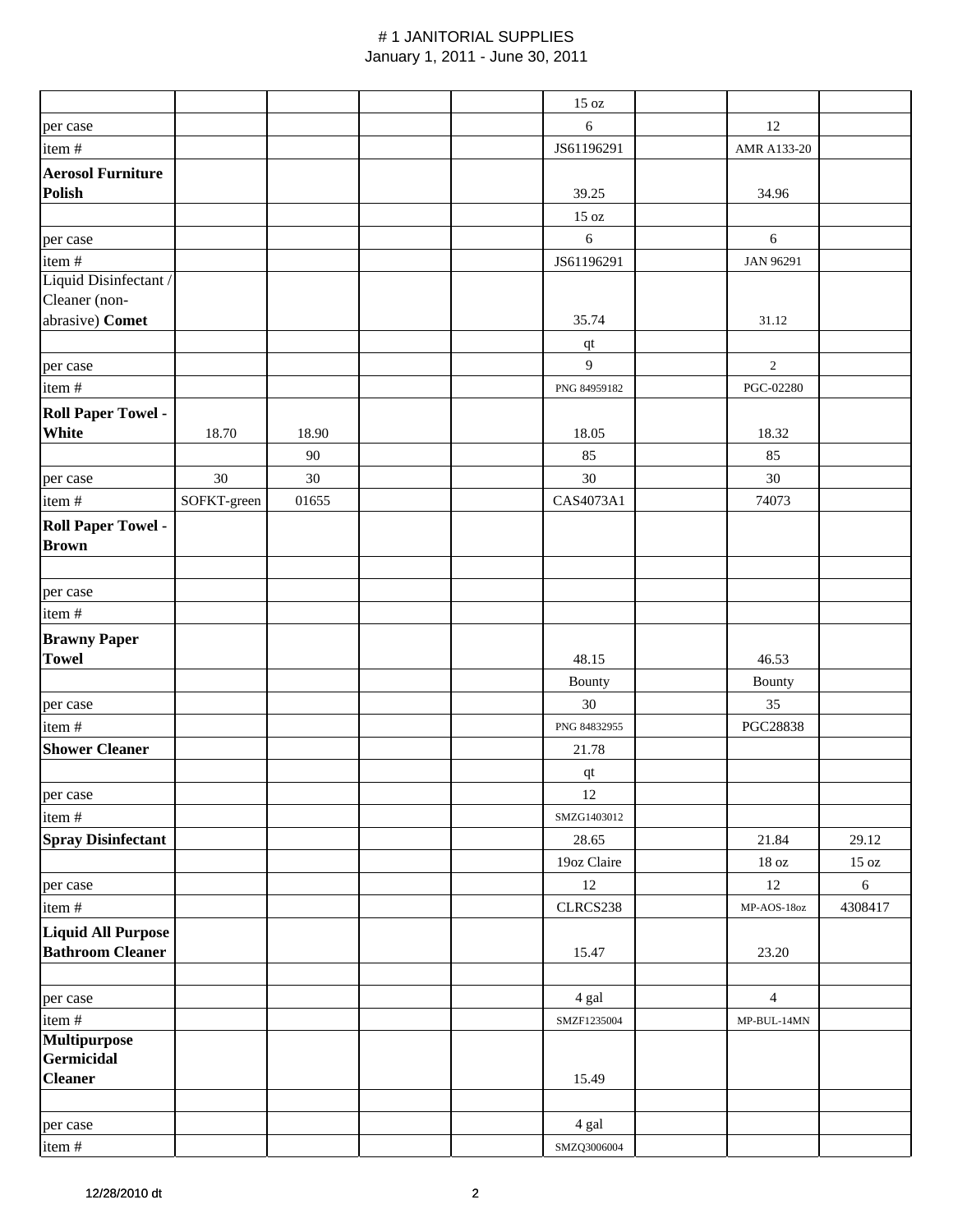| <b>Bleach</b>         | 9.73       |            | 13.50             | 9.36             | 6.36       |
|-----------------------|------------|------------|-------------------|------------------|------------|
|                       | $6\,$      |            | 96oz              | <b>Boardwalk</b> | Austin     |
| per case              |            |            | $6\,$             | $\sqrt{6}$       | $\sqrt{6}$ |
| item#                 | KIKBleach6 |            | CLX02490          | CR-Bleach-6      | 5947767    |
| Oxiclean              |            |            |                   | 9.89             | 36.96      |
| $25$ lb               |            |            |                   | $\,1\,$          | $\sqrt{6}$ |
| per case              |            |            |                   | 15#              | 32#        |
| item#                 |            |            |                   | CDC51781         | 4194908    |
| <b>Brooms</b>         |            | 3.92       | 4.49              | 28.93            |            |
|                       |            |            |                   |                  |            |
| per case              |            |            |                   | 12               |            |
| item#                 |            | E50201P    | <b>CONE502024</b> | <b>UNS 951T</b>  |            |
| <b>Liquid Bowl</b>    |            |            |                   |                  |            |
| <b>Cleaner</b>        |            |            | 14.37             | 18.95            |            |
|                       |            |            | 32oz              | 32oz             |            |
| per case              |            |            | 12                | 12               |            |
| item#                 |            |            | SMZ02012          | MP-HAN-32        |            |
| <b>Air Deodorizer</b> |            |            | 19.75             | 30.87            |            |
|                       |            |            | $32\ \mathrm{oz}$ |                  |            |
| per case              |            |            | 12                | 12               |            |
| item#                 |            |            | SMZL2107012       | MP-AAF-12        |            |
| <b>80z Mop Head</b>   |            | 42.84      |                   |                  |            |
|                       |            |            |                   |                  |            |
| per case              |            | 12         |                   |                  |            |
| item#                 |            | A11411     |                   |                  |            |
| 16oz Mop Head         | 53.04      | 27.60      |                   | 23.75            |            |
|                       |            |            |                   |                  |            |
| per case              | 12         | 12         |                   | 12               |            |
| item#                 | TOS16-16   | A937114    |                   | GS-AWM7516       |            |
| Murphy's Oil          |            |            | 46.78             | 38.74            |            |
|                       |            |            |                   |                  |            |
| per case              |            |            | 4 gal             | $6\,$            |            |
| item#                 |            |            | CPL1103           | MUR01103         |            |
| <b>Bully</b> creme    |            |            |                   |                  |            |
| cleanser-qt           |            |            | 18.34             | 19.56            |            |
|                       |            |            | qt                |                  |            |
| per case              |            |            | 12                | 12               |            |
| item#                 |            |            | SMZG1325012       | $MP-BUY-32$      |            |
| <b>Digest</b>         |            |            | 23.62             | 27.18            |            |
|                       |            |            |                   |                  |            |
| per case              |            |            | 4 gal             |                  |            |
| item#                 |            |            | SMZD0860004       | <b>BGD-1500</b>  |            |
| <b>Ammonia</b>        |            |            | 11.39             |                  |            |
|                       |            |            | Austin            |                  |            |
| per case              |            |            | 4 gal             |                  |            |
| item#                 |            |            | JAB22770521       |                  |            |
| <b>Powder Cleaner</b> |            | 28.98      | 30.89             | 27.12            |            |
|                       |            | 21 oz Ajax | 21oz              | $21$ oz Comet    |            |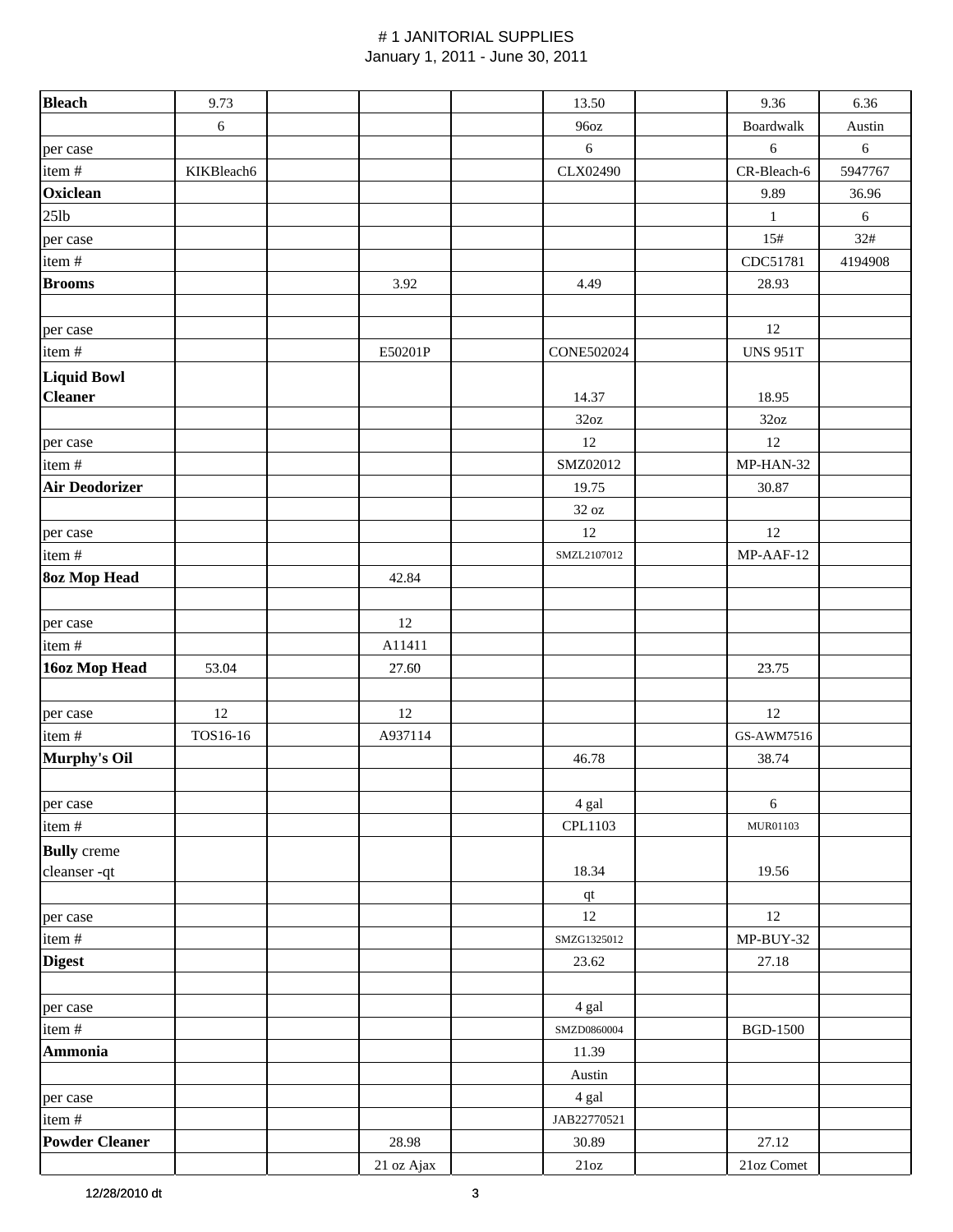| per case                                           |        | 24                                                                                                                                   | 24             | 24                  |
|----------------------------------------------------|--------|--------------------------------------------------------------------------------------------------------------------------------------|----------------|---------------------|
| item#                                              |        | $\ensuremath{\mbox{\textbf{A}}\mbox{\textbf{J}}}\xspace \ensuremath{\mbox{\textbf{A}}}\xspace \ensuremath{\mbox{\textbf{X}}}\xspace$ | PNG84838569    | PGC-32987           |
| <b>32oz Spray Bottles</b>                          | .46    | .42                                                                                                                                  | .40            | .43                 |
| per case                                           |        |                                                                                                                                      |                |                     |
| item#                                              | 5032WG | 932                                                                                                                                  | CON932CG       | <b>UNS32</b>        |
| <b>Trigger Sprayers</b>                            | .66    | .39                                                                                                                                  | .36            | .42                 |
| per case                                           |        |                                                                                                                                      |                |                     |
| item#                                              | 7029   | 902                                                                                                                                  | CON902BW9      | <b>UNS 5910-9</b>   |
| 17" Black                                          |        |                                                                                                                                      |                |                     |
| <b>Stripping Pad for</b><br><b>Buffing Machine</b> |        | 11.63                                                                                                                                | 19.02          | 11.64               |
|                                                    |        |                                                                                                                                      |                |                     |
| per case                                           |        | 5                                                                                                                                    | $\mathfrak{S}$ |                     |
| item#                                              |        | 20011                                                                                                                                | MMM08379       | <b>PAD 4017 BLA</b> |
| 17" Blue<br><b>Scrubbing Pad</b>                   |        | 11.63                                                                                                                                | 18.50          | 11.64               |
|                                                    |        |                                                                                                                                      |                |                     |
| per case                                           |        | 5                                                                                                                                    | $\sqrt{5}$     |                     |
| item#                                              |        | 20206                                                                                                                                | MMM08410       | <b>PAD 4017 BLU</b> |
| 17" White Buffing<br>/ Polishing Pad               |        | 11.63                                                                                                                                | 18.50          | 11.64               |
|                                                    |        |                                                                                                                                      |                |                     |
| per case                                           |        | 5                                                                                                                                    | $\mathfrak{S}$ |                     |
| item#                                              |        | 14417                                                                                                                                | MMM08481       | PAD 4017 WHI        |
| 19" Black<br><b>Stripping Pad</b>                  |        | 13.80                                                                                                                                | 22.61          | 13.81               |
|                                                    |        |                                                                                                                                      |                |                     |
| per case                                           |        | 5                                                                                                                                    | 5              |                     |
| item#                                              |        | 20013                                                                                                                                | MMM08381       | PAD 4019 BLA        |
| 19" Blue Cleaner                                   |        |                                                                                                                                      |                |                     |
| Pad                                                |        | 13.80                                                                                                                                | 21.99          | 13.81               |
|                                                    |        |                                                                                                                                      |                |                     |
| per case                                           |        | 5                                                                                                                                    | $\sqrt{5}$     |                     |
| item#                                              |        | 20208                                                                                                                                | MMM08412X      | <b>PAD 4019 BLU</b> |
| 19" White                                          |        |                                                                                                                                      |                |                     |
| <b>Polishing Pad</b>                               |        | 13.80                                                                                                                                | 21.99          | 13.81               |
| per case                                           |        | 5                                                                                                                                    | 5              |                     |
| item#                                              |        | 14419                                                                                                                                | MMM08483       | PAD 4019 WHI        |
| 19" Blue                                           |        |                                                                                                                                      |                |                     |
| <b>Scrubbing Pad -</b>                             |        |                                                                                                                                      |                |                     |
| <b>High Speed</b>                                  |        |                                                                                                                                      |                | 13.81               |
|                                                    |        |                                                                                                                                      |                |                     |
| per case                                           |        |                                                                                                                                      |                |                     |
| item#                                              |        |                                                                                                                                      |                | PAD 4019 BLU        |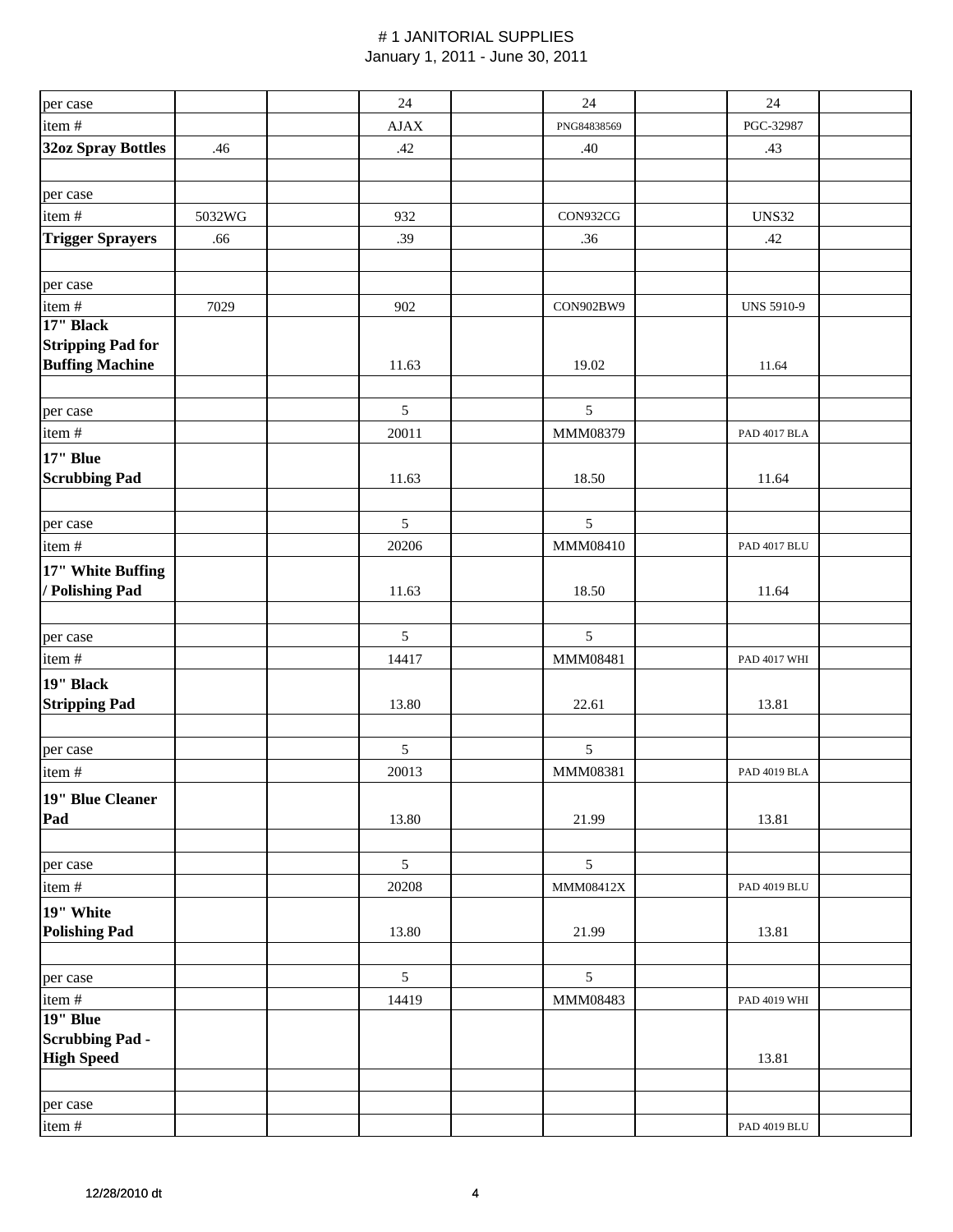| 19" White Buffing          |                                      |                              |                                      |                  |                        |              |         |
|----------------------------|--------------------------------------|------------------------------|--------------------------------------|------------------|------------------------|--------------|---------|
| / Polishing Pad -          |                                      |                              |                                      |                  |                        |              |         |
| <b>High Speed</b>          |                                      |                              |                                      |                  |                        | 13.81        |         |
|                            |                                      |                              |                                      |                  |                        |              |         |
| per case                   |                                      |                              |                                      |                  |                        |              |         |
| item#                      |                                      |                              |                                      |                  |                        | PAD 4019 WHI |         |
|                            |                                      |                              |                                      |                  |                        |              |         |
| <b>Oil Based Stainless</b> |                                      |                              |                                      |                  |                        |              |         |
| <b>Steel Cleaner</b>       | 45.54                                |                              |                                      | 22.30            |                        |              |         |
|                            | 16 oz                                |                              |                                      | 18 <sub>oz</sub> |                        |              |         |
| per case                   | 6                                    |                              |                                      | 12               |                        |              |         |
|                            |                                      |                              |                                      |                  |                        |              |         |
|                            | <b>WOW SS</b>                        |                              |                                      |                  |                        |              |         |
| item#                      | cleaner                              |                              |                                      | CLRCS234         |                        |              |         |
| <b>Stainless Steel</b>     |                                      |                              |                                      |                  |                        |              |         |
| <b>Cleaner</b>             |                                      |                              |                                      | 22.30            |                        |              |         |
|                            |                                      |                              |                                      | 18 <sub>oz</sub> |                        |              |         |
| per case                   |                                      |                              |                                      | 12               |                        |              |         |
| item#                      |                                      |                              |                                      | CLRCS234         |                        |              |         |
| <b>Sm Vinyl Gloves</b>     |                                      |                              |                                      | 23.30            | 26.00                  | 22.26        | 20.78   |
|                            |                                      |                              |                                      |                  |                        |              |         |
|                            |                                      |                              |                                      | 10/100           | 1,000                  |              | 10/100  |
| per case                   |                                      |                              |                                      |                  |                        |              |         |
|                            |                                      |                              |                                      |                  | Med Pride-Sm-          |              |         |
| item#                      |                                      |                              |                                      | ISL102202        | <b>VPG</b>             | GVDR-SM-1    | 4237327 |
| <b>Med Vinyl Gloves</b>    | 39.00                                | 28.70                        | 37.50                                | 23.30            | 26.00                  | 22.26        | 20.78   |
|                            |                                      |                              |                                      |                  |                        |              |         |
| per case                   | 10                                   | 100                          | 1,000                                | 10/100           | 1,000                  |              | 10/100  |
|                            |                                      |                              | <b>CLGLOVEEX</b>                     |                  | Med Pride-             |              |         |
| item#                      | <b>VPFM</b>                          | CPGM                         | <b>VINYLM</b>                        | ISL102204        | Med-VPG                | GVDR-MD-1    | 4237426 |
| <b>Lrg Vinyl Gloves</b>    | 39.00                                | 28.75                        | 37.50                                | 23.30            | 26.00                  | 22.26        | 20.78   |
|                            |                                      |                              |                                      |                  |                        |              |         |
| per case                   | 10                                   | 100                          | 1,000                                | 10/100           | 1,000                  |              | 10/100  |
|                            |                                      |                              | <b>CLGLOVEEX</b>                     |                  | Med Pride-Lrg-         |              |         |
| item#                      | $\ensuremath{\mathsf{VPF\text{-}L}}$ | $\ensuremath{\mathsf{CPGL}}$ | <b>VINYLLGE</b>                      | ISL102206        | <b>VPG</b>             | GVDR-LG-1    | 4237442 |
| X Lrg Vinyl Gloves         | 39.00                                | 28.80                        | 37.50                                | 23.30            | 26.00                  | 22.26        | 20.78   |
|                            |                                      |                              |                                      |                  |                        |              |         |
|                            | 10                                   | 100                          | 1,000                                | 10/100           | 1,000                  |              | 10/100  |
| per case                   |                                      |                              |                                      |                  |                        |              |         |
| item#                      | VPF-XL                               | $\rm{CPGXL}$                 | <b>CLGLOVEEXVI</b><br><b>NYLXLGE</b> | ISL102208        | Med Pride-XL-<br>VG    | GVDR-XL-1    | 4237475 |
|                            |                                      |                              |                                      |                  |                        |              |         |
| <b>Small Powder-Free</b>   |                                      |                              |                                      |                  |                        |              |         |
| <b>Latex Exam Gloves</b>   |                                      |                              |                                      | 48.85            | 50.00                  | 48.58        |         |
|                            |                                      |                              |                                      |                  |                        |              |         |
| per case                   |                                      |                              |                                      | 10/100           | 1,000                  |              |         |
|                            |                                      |                              |                                      |                  | Aurelia-SM-            |              |         |
| item#                      |                                      |                              |                                      | ISL100112        | ${\rm L PFG\text{-}E}$ | GREP-SM-1    |         |
| <b>Med Powder-Free</b>     |                                      |                              |                                      |                  |                        |              |         |
| <b>Latex Exam Gloves</b>   |                                      |                              |                                      | 48.85            | 50.00                  | 48.58        | 44.89   |
|                            |                                      |                              |                                      |                  |                        |              |         |
| per case                   |                                      |                              |                                      | 10/100           | 1,000                  |              | 10/100  |
|                            |                                      |                              |                                      |                  |                        |              |         |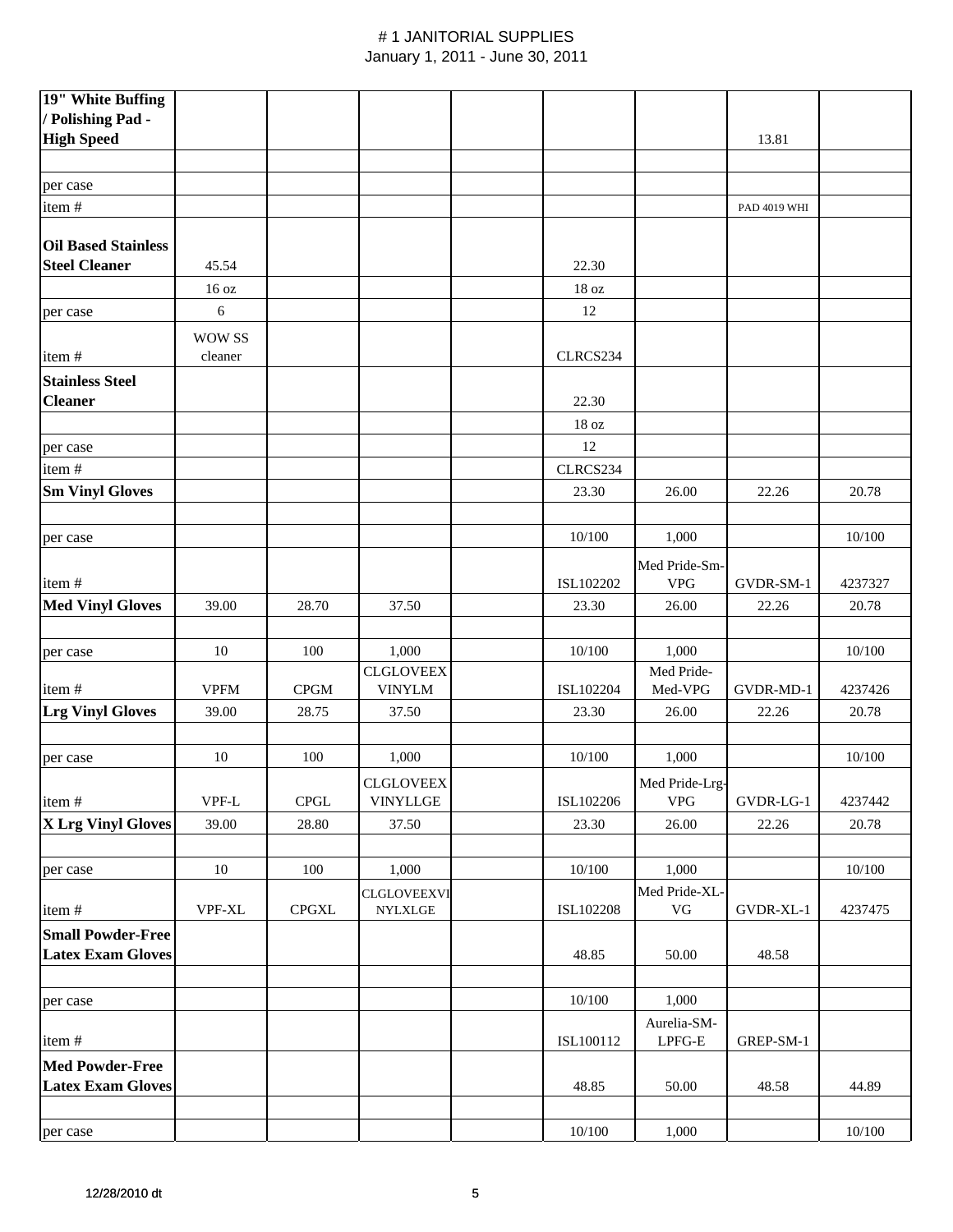| item#                                     |               |        | Aurelia-Med-<br>ISL100114<br>${LPFG-E}$ |                                                      | GREP-MD-1    | 4916953 |
|-------------------------------------------|---------------|--------|-----------------------------------------|------------------------------------------------------|--------------|---------|
| <b>Lrg Powder-Free</b>                    |               |        |                                         |                                                      |              |         |
| <b>Latex Exam Gloves</b>                  |               |        | 48.85                                   | 50.00                                                | 48.58        | 46.37   |
|                                           |               |        |                                         |                                                      |              |         |
| per case                                  |               |        | 10/100                                  | 1,000                                                |              | 10/100  |
| item#                                     |               |        | ISL100116                               | Aurelia-Lrg-<br>$LPFG-E$                             | GREP-LG-1    | 4917415 |
| <b>X-Lrg Powder-</b>                      |               |        |                                         |                                                      |              |         |
| <b>Free Latex Exam</b><br><b>Gloves</b>   |               |        | 48.85                                   | 50.00                                                | 48.58        | 44.89   |
| per case                                  |               |        | 10/100                                  | 1,000                                                |              | 10/100  |
| item#                                     |               |        | ISL100118                               | Aurelia-XL-<br>$LPFG-E$                              | GREP-XL-1    | 5518725 |
| <b>Sm Powder-Free</b>                     |               |        |                                         |                                                      |              |         |
| <b>Nitrile Exam</b>                       |               |        |                                         |                                                      |              |         |
| <b>Gloves</b>                             |               |        | 53.40                                   | 56.00                                                | 49.69        |         |
| per case                                  |               |        | 10/100                                  | 1,000                                                |              |         |
|                                           |               |        |                                         |                                                      |              |         |
| item#                                     |               |        | ISL103112                               | Kimberly Clark-Sm-<br>NPFG-E                         | GNEP-SM-1    |         |
| <b>Med Powder-Free</b>                    |               |        |                                         |                                                      |              |         |
| <b>Nitrile Exam</b>                       |               |        |                                         |                                                      |              |         |
| <b>Gloves</b>                             |               |        | 53.40                                   | 56.00                                                | 49.69        |         |
| per case                                  |               |        | 10/100                                  | 1,000                                                |              |         |
| item#<br><b>Lrg Powder-Free</b>           |               |        | ISL103114                               | Micro Touch-<br>Med-NPFG-E                           | GNEP-MD-1    |         |
| <b>Nitrile Exam</b>                       |               |        |                                         |                                                      |              |         |
| <b>Gloves</b>                             |               |        | 53.40                                   | 56.00                                                | 49.69        |         |
| per case                                  |               |        | $10/100$                                | 1,000                                                |              |         |
| item#                                     |               |        | ISL103116                               | Aurelia-Lrg-<br>NPFG-E                               | GNEP-LG-1    |         |
| <b>X-Lrg Powder-</b>                      |               |        |                                         |                                                      |              |         |
| <b>Free Nitrile Exam</b><br><b>Gloves</b> |               |        | 53.40                                   | 56.00                                                | 49.69        |         |
|                                           |               |        |                                         |                                                      |              |         |
| per case                                  |               |        | $10/100\,$                              | 1,000                                                |              |         |
| item#                                     |               |        | ISL103118                               | Aurelia-XL-<br>$\ensuremath{\mathsf{NPFG\text{-}E}}$ | GNEP-XL-1    |         |
| <b>Mop Handles</b>                        | 10.30         | 5.99   | 10.65                                   |                                                      | 7.37         | 85.32   |
|                                           | ea            |        | ea                                      |                                                      |              |         |
| per case                                  |               |        |                                         |                                                      | $\mathbf{1}$ | 12      |
| item#                                     | $\rm MH7000F$ | A70902 | WHT60                                   |                                                      | <b>IMP84</b> | 1219468 |
| <b>Floor Wax</b>                          |               |        | 38.55                                   |                                                      | 11.79        |         |
| per case                                  |               |        | 5 gal                                   |                                                      | $\mathbf{1}$ |         |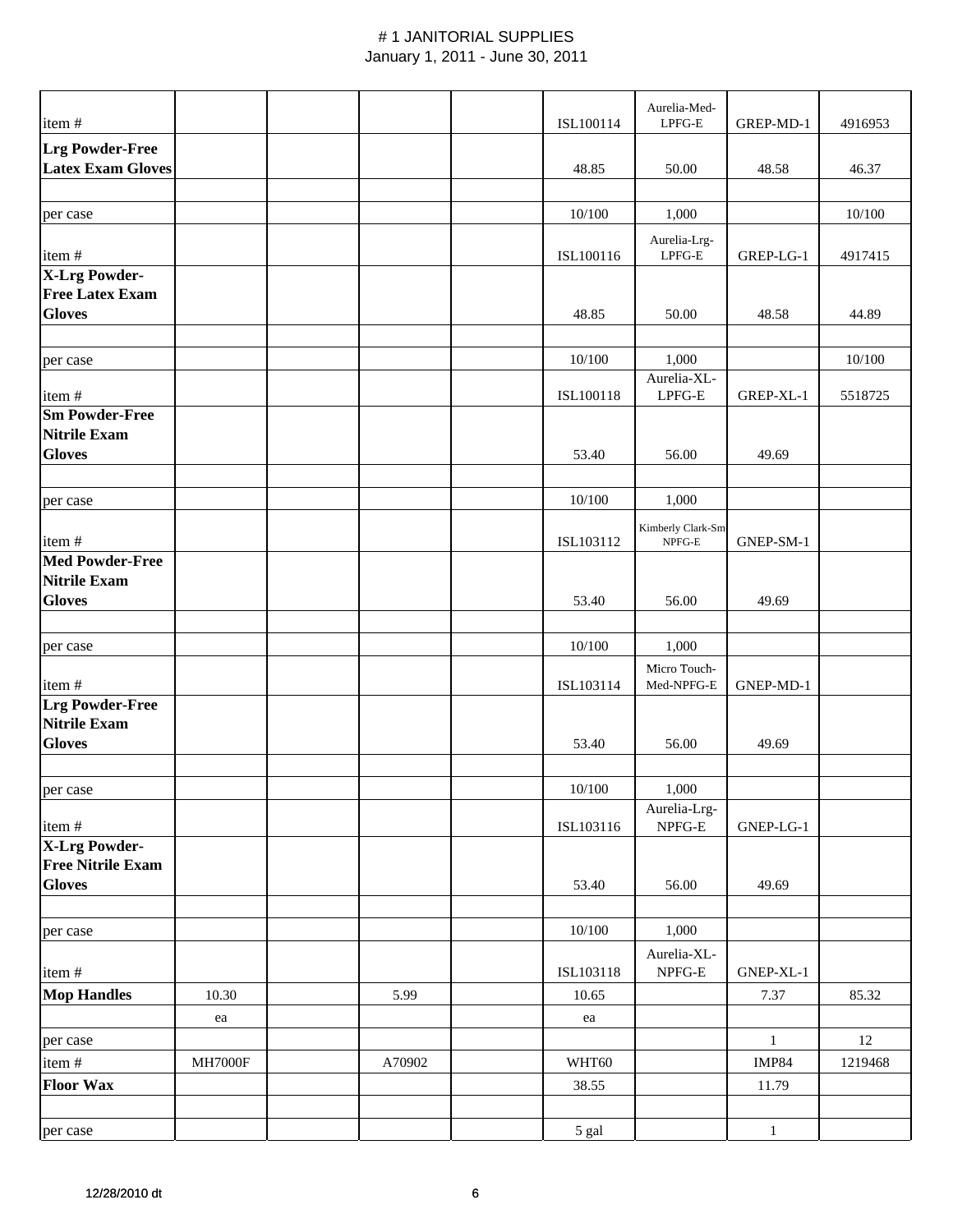| item#                                   |                |                | SMZCS0750005       | $MP$ -FLX-1    |         |
|-----------------------------------------|----------------|----------------|--------------------|----------------|---------|
| <b>Floor Stripper</b>                   |                |                | 26.25              | 27.42          |         |
|                                         |                |                |                    |                |         |
| per case                                |                |                | 5 gal              | 5 gal          |         |
| item#                                   |                |                | SMZR3025005        | $MP-SSP-5$     |         |
| <b>Floor Finish</b>                     |                |                | 38.55              | 13.04          |         |
|                                         |                |                |                    |                |         |
| per case                                |                |                | 5 gal              | $\mathbf{1}$   |         |
|                                         |                |                |                    |                |         |
| item#                                   |                |                | SMZCS0750005       | MP-MFX-1       |         |
| <b>Liquid Soap</b>                      |                | 35.00          | 21.55              | 21.94          |         |
|                                         |                |                |                    |                |         |
| per case                                |                | $\overline{4}$ | 4 gal              | $\overline{4}$ |         |
|                                         |                |                |                    |                |         |
| item#                                   |                | P25735C4       | SMZCS0215004       | MP-PEA-1       |         |
| <b>Laundry Detergent</b>                |                |                | 21.59              |                | 23.03   |
|                                         |                |                | Simoniz            |                |         |
| per case                                |                |                | 50#                |                | 25#     |
|                                         |                |                |                    |                |         |
| item#                                   |                |                | SMZC0597050        |                | 8916443 |
| <b>Dish Detergent</b>                   |                |                | 15.40              | 33.88          |         |
|                                         |                |                |                    |                |         |
| per case                                |                |                | 4 gal              | 4 gal          |         |
|                                         |                |                |                    |                |         |
| item#                                   |                |                | SMZP2705004        | PGC 02619      |         |
| Cleaner /                               |                |                |                    |                |         |
| <b>Degreaser</b>                        |                |                | 14.97              | 17.43          |         |
| Simonize AP7                            |                |                |                    |                |         |
| per case                                |                |                | 4 gal              | $\overline{4}$ |         |
|                                         |                |                |                    |                |         |
| item#                                   |                |                | SMZP2666004        | $MP-ALL-1$     |         |
| <b>GOJO Liquid</b><br><b>Hand Soap</b>  | 46.00          |                | 39.35              | 33.16          |         |
| 2L-2217                                 |                |                | $2000 \mathrm{ml}$ |                |         |
|                                         | $\overline{4}$ |                | $\overline{4}$     |                |         |
| per case<br>item#                       | GOJ2217        |                | GJ221704           | GOJ 5161-03    |         |
| Liquid Hand Soap                        |                |                | 16.27              |                |         |
|                                         |                |                | $\overline{4}$     |                |         |
| per case                                |                |                | gal                |                |         |
|                                         |                |                |                    |                |         |
| item#                                   |                |                | SMZCS025004        |                |         |
| <b>Hand Sanitizers</b>                  |                |                | 46.75              |                |         |
|                                         |                |                | $800 \mathrm{ml}$  |                |         |
| per case                                |                |                | $6\phantom{a}$     |                |         |
| item #                                  |                |                | GJ965606           |                |         |
|                                         |                |                |                    |                |         |
| <b>Single Use</b><br><b>Laundry Det</b> |                |                | 31.18              |                |         |
|                                         |                |                |                    |                |         |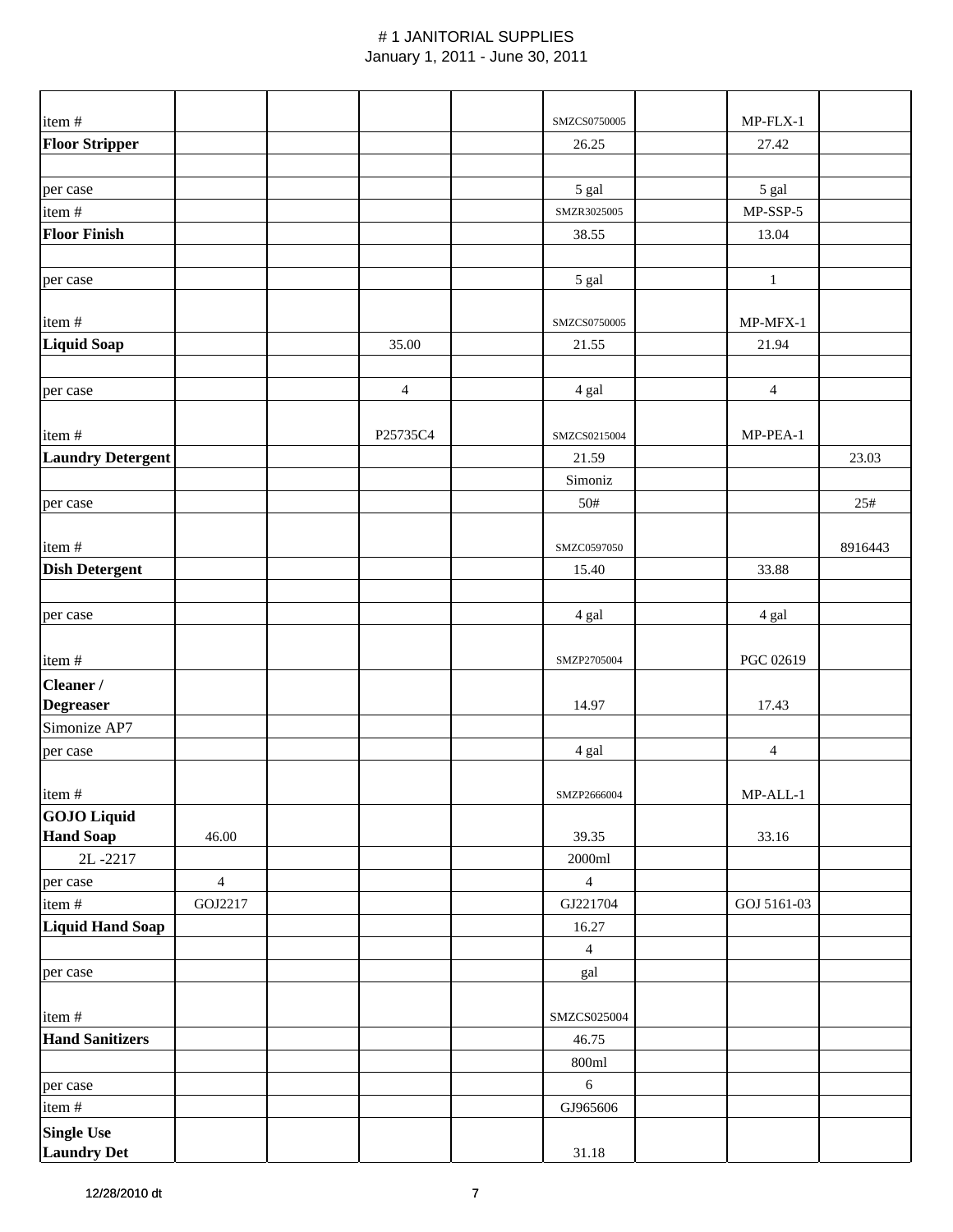|                                                     |  |  | $2\ \mathrm{oz}$ |  |                 |
|-----------------------------------------------------|--|--|------------------|--|-----------------|
| per case                                            |  |  | 100              |  |                 |
| item#                                               |  |  | DIV74061         |  |                 |
| <b>Bags</b>                                         |  |  |                  |  |                 |
|                                                     |  |  |                  |  |                 |
| per case                                            |  |  |                  |  |                 |
| item#                                               |  |  |                  |  |                 |
|                                                     |  |  |                  |  |                 |
| <b>Mighty Mite Type</b>                             |  |  |                  |  |                 |
| <b>MM Vacuum Bags</b>                               |  |  |                  |  |                 |
|                                                     |  |  |                  |  |                 |
| per case                                            |  |  |                  |  |                 |
| item#                                               |  |  |                  |  |                 |
| <b>Sanitaire Vacuum</b>                             |  |  |                  |  |                 |
| Bags - UP 1 - 9100,                                 |  |  |                  |  |                 |
| C4900                                               |  |  |                  |  |                 |
|                                                     |  |  |                  |  |                 |
| per case                                            |  |  |                  |  |                 |
| item#                                               |  |  |                  |  |                 |
| <b>Sanitaire Vacuum</b>                             |  |  |                  |  |                 |
| Bags - SD -                                         |  |  |                  |  |                 |
| P1/6600                                             |  |  |                  |  |                 |
|                                                     |  |  |                  |  |                 |
| per case                                            |  |  |                  |  |                 |
| item #                                              |  |  |                  |  |                 |
| <b>Vacuum Cleaner</b>                               |  |  |                  |  |                 |
| <b>Scent Tabs - Style</b>                           |  |  |                  |  |                 |
| 515                                                 |  |  |                  |  |                 |
|                                                     |  |  |                  |  |                 |
| per case                                            |  |  |                  |  |                 |
| item#                                               |  |  |                  |  |                 |
| <b>Ecolab TriStar</b>                               |  |  |                  |  |                 |
| Flexylight                                          |  |  | 111.96           |  | 174.04          |
| #16326                                              |  |  |                  |  | Spec Order      |
| per case                                            |  |  | 5 gal            |  | 5 gal           |
| item #                                              |  |  | ECO16326         |  | 8237554         |
| <b>Ecolab Neutral</b>                               |  |  |                  |  |                 |
| <b>Floor Cleaner</b>                                |  |  | 43.35            |  | 70.67           |
| #21013                                              |  |  | 2 liter          |  | Spec Order      |
|                                                     |  |  | $\overline{2}$   |  |                 |
| per case                                            |  |  |                  |  | $2$ - $2$ liter |
| item#                                               |  |  | ECO21013         |  | 9951534         |
| <b>Ecolab Heavy Duty</b><br><b>Bathroom Cleaner</b> |  |  |                  |  |                 |
| <b>Disinfectant</b>                                 |  |  | 65.50            |  | 116.22          |
| #10158                                              |  |  | 2 liter          |  |                 |
|                                                     |  |  |                  |  | Spec Order      |
| per case                                            |  |  | $\overline{2}$   |  | $2$ - $2$ liter |
| item #                                              |  |  | ECO10158         |  | 3786522         |
| <b>Ecolab Orange</b>                                |  |  |                  |  |                 |
| Force                                               |  |  | 65.24            |  | 103.91          |
| #21038                                              |  |  | 2 liter          |  | Spec Order      |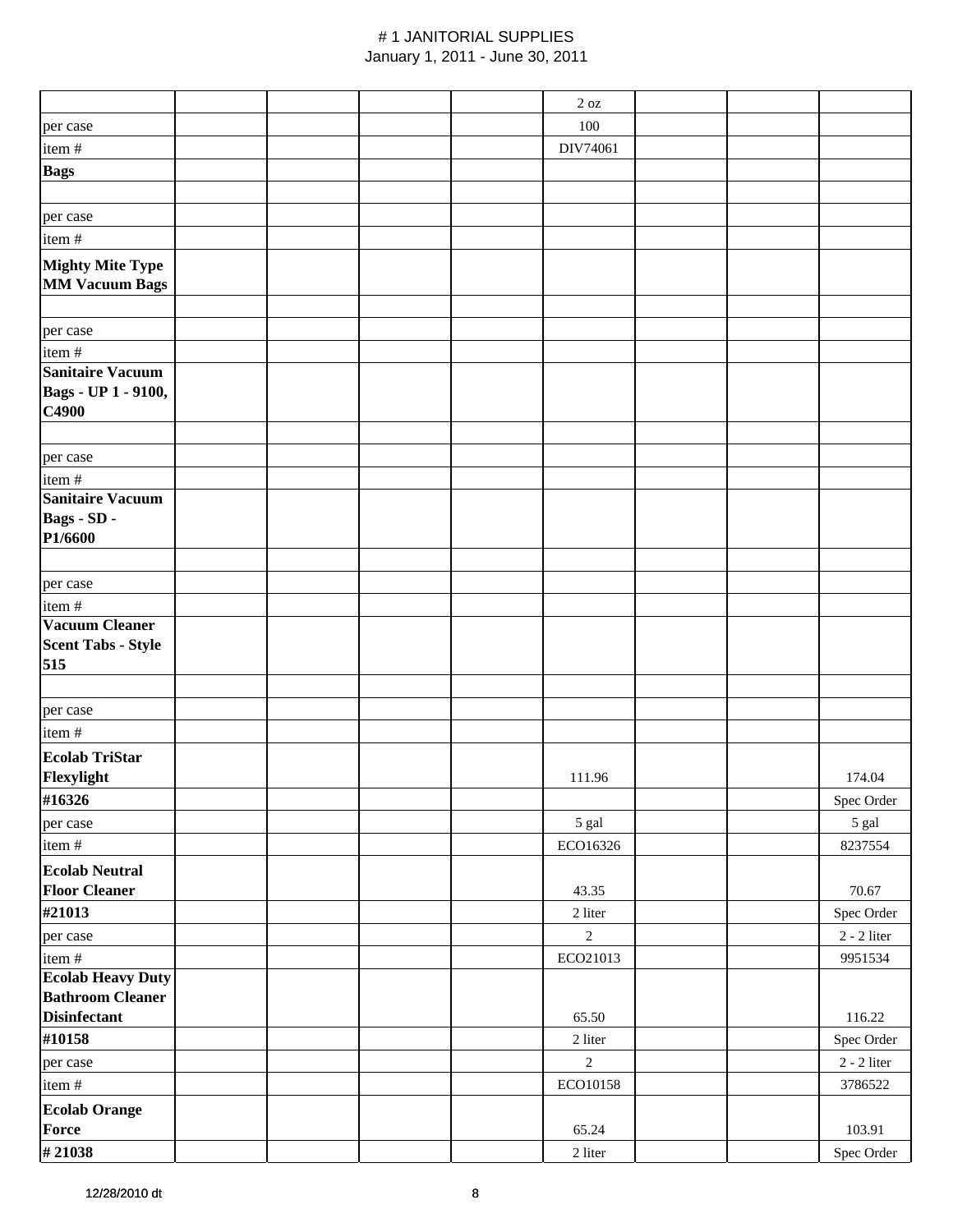| per case                  |  |  | $\overline{2}$   |  | $2 - 2$ liter |
|---------------------------|--|--|------------------|--|---------------|
| item #                    |  |  | ECO21038         |  | 2194876       |
| <b>Ecolab Revitalize</b>  |  |  |                  |  |               |
| <b>Perfusion Carpet</b>   |  |  |                  |  |               |
| <b>Cleaner</b>            |  |  | 74.16            |  | 77.41         |
| #10379                    |  |  | 2-3 weeks        |  | Spec Order    |
| per case                  |  |  | 10#              |  | 10#           |
| item#                     |  |  | ECO10379         |  | 5289252       |
| <b>Ecolab Solid Surge</b> |  |  |                  |  |               |
| Plus                      |  |  | 153.78           |  |               |
| #17905                    |  |  | 9#               |  |               |
| per case                  |  |  | $\overline{4}$   |  |               |
| item#                     |  |  | ECO17905         |  |               |
| <b>Ecolab All Purpose</b> |  |  |                  |  |               |
| <b>Cleaner</b>            |  |  | 112.43           |  |               |
| #14205                    |  |  |                  |  |               |
| per case                  |  |  | $2 - 2$ liter    |  |               |
| item#                     |  |  | ECO14205         |  |               |
| <b>Ecolab Solid</b>       |  |  |                  |  |               |
| <b>Navisoft</b>           |  |  | 95.26            |  |               |
| #16001                    |  |  | 6#               |  |               |
| per case                  |  |  | $\overline{2}$   |  |               |
| item#                     |  |  | ECO16001         |  |               |
|                           |  |  |                  |  |               |
| <b>Ecolab Stain Away</b>  |  |  | 73.78            |  |               |
| #13649                    |  |  | $4\#$            |  |               |
| per case                  |  |  | $\overline{2}$   |  |               |
| item #                    |  |  | ECO13649         |  |               |
| <b>Cleaning Rags</b>      |  |  | 30.33            |  |               |
|                           |  |  |                  |  |               |
| per case                  |  |  | 25#              |  |               |
| item#                     |  |  | HSP34025         |  |               |
| <b>Glass Cleaner</b>      |  |  | 13.30            |  | 15.99         |
|                           |  |  |                  |  |               |
| per case                  |  |  | 4 gal            |  | 4 gal         |
| item#                     |  |  | SMZ08004         |  | 8458826       |
| <b>Antibacterial Foam</b> |  |  |                  |  |               |
| Soap w/Dispenser          |  |  | 39.75            |  |               |
| (dispenser)               |  |  | $1250 \mbox{ml}$ |  |               |
| per case                  |  |  | $\overline{3}$   |  |               |
| item#                     |  |  | GJE5162EXL       |  |               |
| SB Spray Buff or          |  |  |                  |  |               |
| Equal                     |  |  | 66.75            |  |               |
|                           |  |  |                  |  |               |
| per case                  |  |  | 4/gal            |  |               |
|                           |  |  | JNJ4116          |  |               |
| item#                     |  |  |                  |  |               |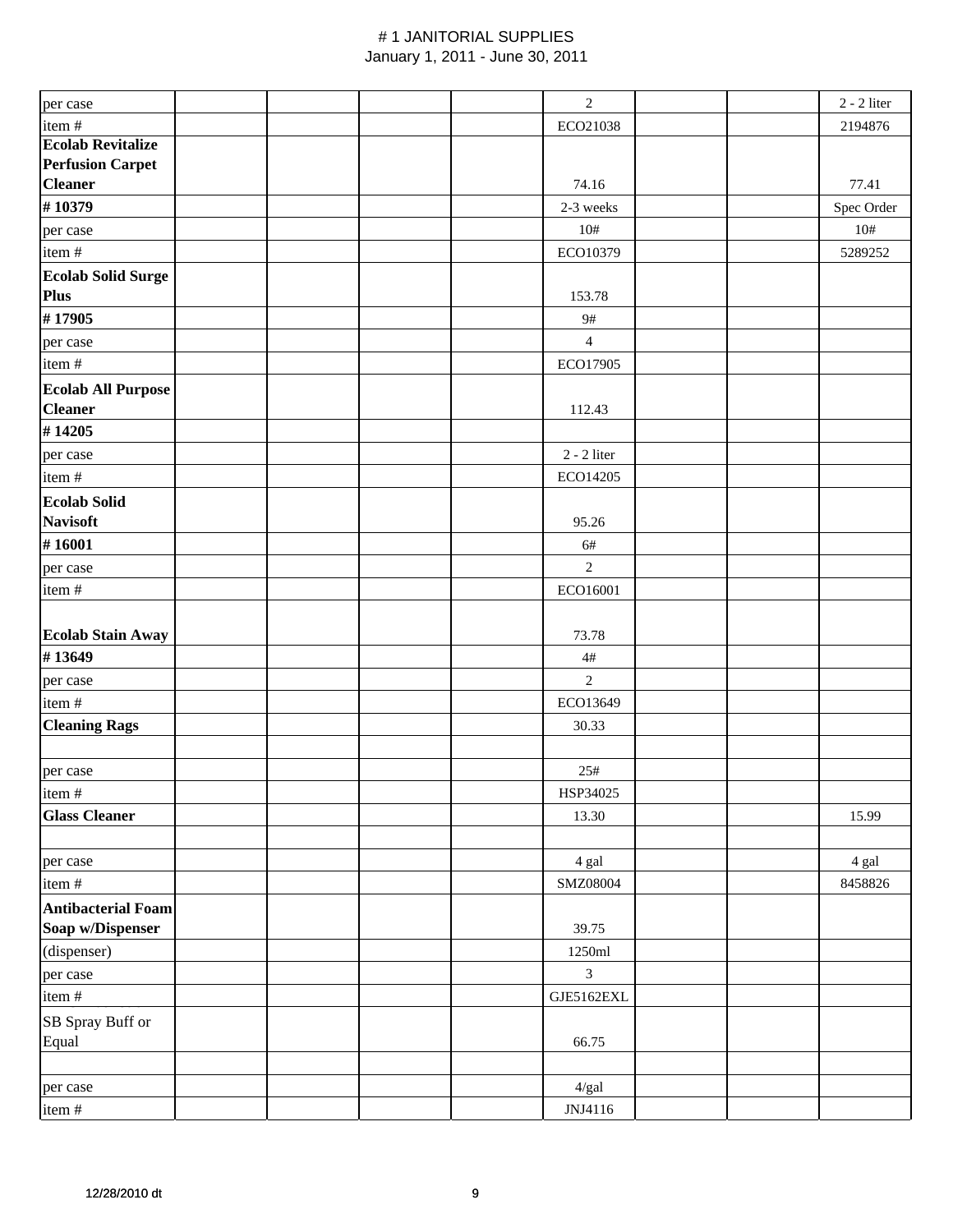| <b>MPC All-Surf All</b>                   |       |       |                 |       |                 |
|-------------------------------------------|-------|-------|-----------------|-------|-----------------|
| Purpose Cleaner or                        |       |       |                 |       |                 |
| Equal                                     |       |       | 15.84           |       |                 |
|                                           |       |       |                 |       |                 |
| per case                                  |       |       | 4/gal           |       |                 |
| item#                                     |       |       | SMZT3834004     |       |                 |
| <b>Simonize Freedom</b>                   |       |       |                 |       |                 |
| Bowl Cleaner - 4 gal                      |       |       |                 |       |                 |
| or equal                                  |       |       | 15.47           |       |                 |
|                                           |       |       |                 |       |                 |
| per case                                  |       |       | $4/gal$         |       |                 |
| item#                                     |       |       | SMZF1235004     |       |                 |
| Magic Erasers (Mr.                        |       |       |                 |       |                 |
| Clean) or equal                           |       |       | 23.60           |       |                 |
|                                           |       |       |                 |       |                 |
| per case                                  |       |       | $6/4$ /cs       |       |                 |
| item#                                     |       |       | PNG84964667     |       |                 |
| <b>Orange Glo or</b>                      |       |       |                 |       |                 |
| equal                                     |       |       |                 |       |                 |
|                                           |       |       |                 |       |                 |
| per case                                  |       |       |                 |       |                 |
| item#                                     |       |       |                 |       |                 |
| <b>Enmotion Towels</b>                    |       |       |                 | 43.00 |                 |
|                                           |       |       |                 | 800'  |                 |
| per case                                  |       |       |                 | 6     |                 |
| item#                                     |       |       |                 | 89460 |                 |
| <b>Toilet Cleaner</b>                     |       |       | 73.03           |       |                 |
| #ECO21029                                 |       |       | 2-3 weeks       |       |                 |
| per case                                  |       |       | $2 - 2$ liter   |       |                 |
| item#                                     |       |       | ECO21029        |       |                 |
| Oasis 63 -                                |       |       |                 |       |                 |
| disinfectant                              |       |       | 65.72           |       | 131.73          |
| #ECO14206                                 |       |       | 2-3 weeks       |       | Spec Order      |
| per case                                  |       |       | $2$ - $2$ liter |       | $2$ - $2$ liter |
| item#                                     |       |       | ECO14206        |       | 9951096         |
| Oasis 41 - glass                          |       |       |                 |       |                 |
| cleaner                                   |       |       | 43.40           |       | 103.02          |
| #ECO24156                                 |       |       |                 |       | Spec Order      |
| per case                                  |       |       | $2 - 2$ liter   |       | $2 - 2$ liter   |
| item#                                     |       |       | ECO24156        |       | 7007131         |
| Oasis Pro 16                              |       |       | 65.24           |       |                 |
| #ECO021038                                |       |       | 2-3 weeks       |       |                 |
| per case                                  |       |       | $2 - 2$ liter   |       |                 |
| item#                                     |       |       | ECO21038        |       |                 |
| <b>MINIMUM</b>                            |       |       |                 |       |                 |
|                                           |       |       |                 |       |                 |
| <b>ORDER</b><br><b>TO</b><br><b>AVOID</b> | \$100 | \$500 | \$250           |       |                 |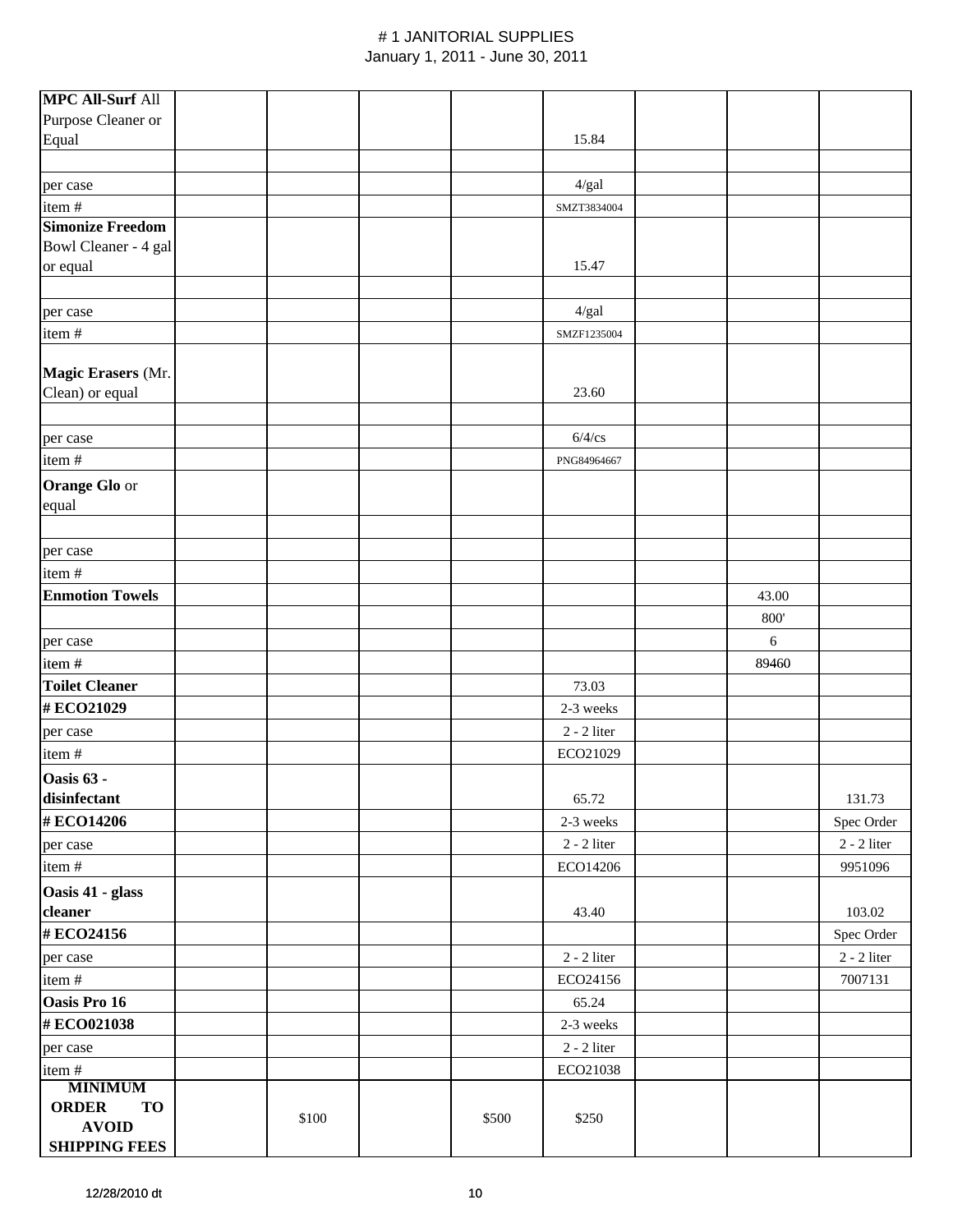|                               |                          |         | \$500     |                     |                 | \$250             |
|-------------------------------|--------------------------|---------|-----------|---------------------|-----------------|-------------------|
|                               |                          |         | All       |                     |                 |                   |
|                               |                          |         | American  |                     | <b>Buck</b>     | Hill &            |
| <b>ITEM</b>                   | Interboro                | Sysco   | Poly      | <b>Central Poly</b> | Supply          | Markes            |
| <b>Aluminum Foil</b>          |                          | 14.68   |           |                     | 15.84           | 14.70             |
|                               |                          |         |           |                     |                 |                   |
| per case                      |                          |         |           |                     |                 |                   |
| item $\frac{1}{t}$            |                          | 6938328 |           |                     | <b>AF185S</b>   | <b>WES294</b>     |
| <b>Apron Plastic</b>          | 29.00                    | 26.43   |           |                     | 7.99            | 31.78             |
|                               |                          |         |           |                     |                 |                   |
| per case                      | 1000                     | 10/100  |           |                     | 100             | 10/100            |
| item#                         | <b>INT-2846-DA</b>       | 6070007 |           |                     | <b>GLX390</b>   | ISL250011         |
| <b>Bags: 10# Elephant</b>     |                          |         |           |                     | 13.33           | 33.45             |
|                               |                          |         |           |                     |                 | 1,000             |
| per case<br>item#             |                          |         |           |                     | <b>GX10</b>     | DUO80042          |
| <b>Bags: 10# Brown</b>        |                          |         |           |                     | 9.83            | 43.26             |
|                               |                          |         |           |                     |                 |                   |
| per case                      |                          |         |           |                     |                 | 4/500             |
| item#                         |                          |         |           |                     | <b>GK10</b>     | DUO80958          |
| <b>Bags: 6# White - waxed</b> |                          |         |           |                     |                 | 41.57             |
|                               |                          |         |           |                     |                 |                   |
| per case                      |                          |         |           |                     |                 | 1,000             |
| item#                         |                          |         |           |                     |                 | PPC300296         |
| <b>Bags: 6# White</b>         |                          | 35.94   |           |                     | 9.14            | 41.88             |
|                               |                          |         |           |                     |                 |                   |
| per case                      |                          | 4/500   |           |                     |                 | 4/500             |
| item#                         |                          | 4088340 |           |                     | GW <sub>6</sub> | DUO80027          |
| <b>Bags: 6# Brown</b>         |                          | 29.41   |           |                     | 7.54            | 33.45             |
|                               |                          |         |           |                     |                 |                   |
| per case                      |                          | 4/500   |           |                     |                 | 4/500<br>DUO80010 |
| item $#$                      |                          | 4087698 |           |                     | GK6             |                   |
| <b>Garbage Bags:</b>          | 16.82 / 14.48 /<br>12.48 | 12.95   | 13.87     | 16.40               | 20.77           | 14.85             |
| 23x10x39                      |                          |         |           |                     |                 |                   |
| per case                      | 250                      | 150     | 150       | 200                 | 500             | 500               |
|                               | INT-3340-Hvy / H /       |         |           |                     |                 |                   |
| item#                         | Med                      | 5757844 | 231039AAP | CP231039            | HR334011N       | FORCL40H          |
| <b>Poly Bags</b>              | 18.48 / 10.84            | 12.33   | 20.22     | 12.60               | 10.42           | 13.86             |
| 6x3x15                        |                          |         |           |                     |                 |                   |
| per case                      | 1,000                    | 1,000   | 1,000     | 1,000               | 1,000           | 1,000             |
|                               |                          |         |           |                     |                 |                   |
|                               | INT-6315-Hvy /           |         |           |                     |                 |                   |
| item#                         | <b>INT-1015-MED</b>      | 4284550 | 6315AAP   | CP6315              | PB060315        | FOR110NP          |
| <b>Poly Bags</b>              | 9.98 / 9.34              | 18.65   | 25.17     | 19.70               | 19.12           | 19.67             |
| 10x18x24                      |                          |         |           |                     |                 | 10x8x24           |
| per case                      | 250                      | 500     | 250       | 500                 |                 | 500               |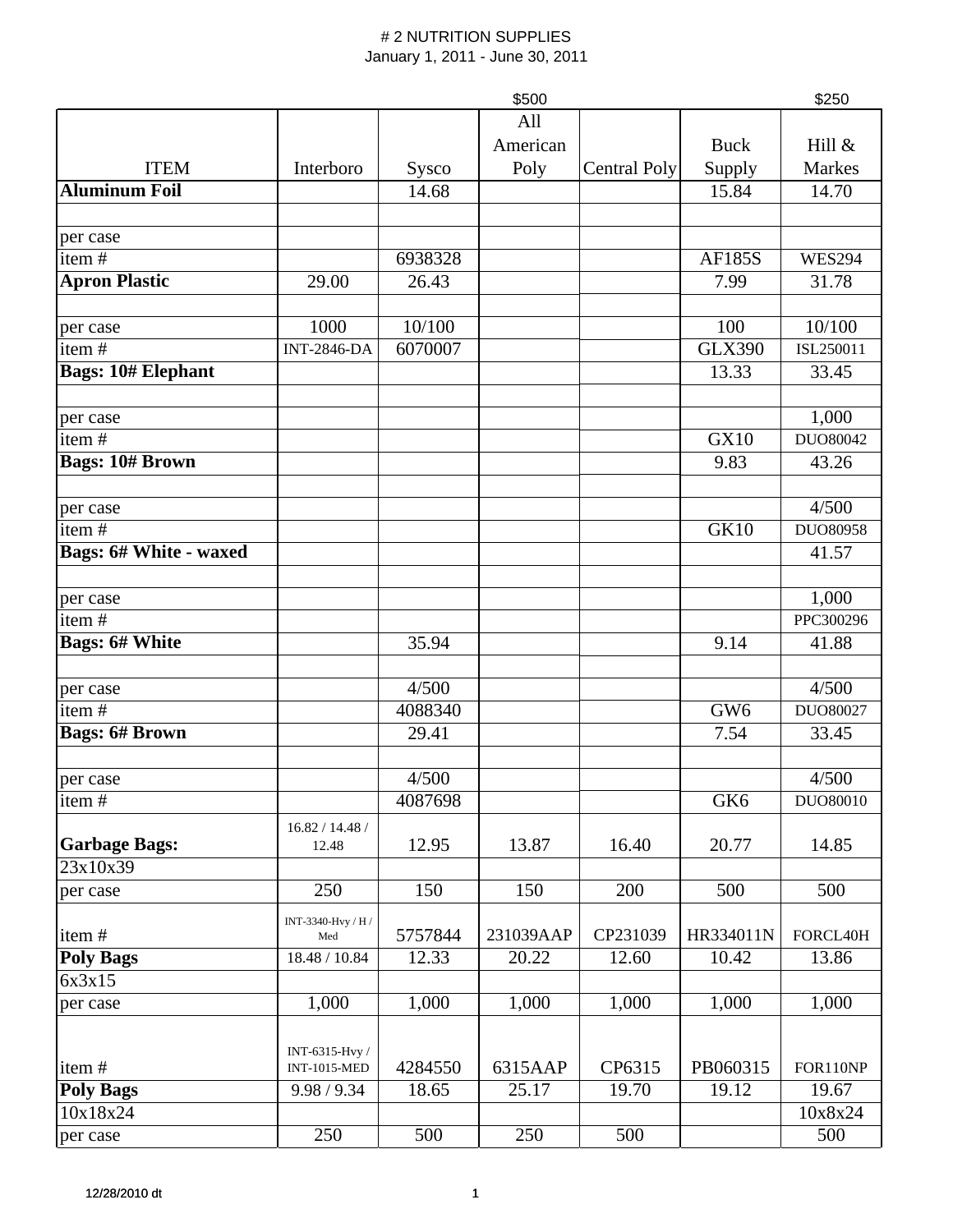|                               | INT-10824-    |         |           |          |                 |                 |
|-------------------------------|---------------|---------|-----------|----------|-----------------|-----------------|
| item#                         | Heavy / Hvy   | 4422382 | 101824AAP | CP101824 | PB100824M       | FOR152NPM       |
| Sandwich Bags: #130 wax       |               | 70.26   |           |          |                 | 68.69           |
| per case                      |               | 6/1,000 |           |          |                 | 6/1,000         |
| item#                         |               | 4216032 |           |          |                 | PPC300404       |
| <b>Sandwich Bags: plastic</b> | 10.98         | 44.07   |           |          |                 | 28.35           |
|                               |               |         |           |          |                 |                 |
| per case                      | 2,000         | 3,000   |           |          |                 | 2,000           |
|                               | INT-675675-X- |         |           |          |                 |                 |
| item#                         | <b>Hvy</b>    | 5124573 |           |          |                 | FORHD7FT        |
| <b>Banquet Paper</b>          |               |         |           |          | 9.88            | 15.68           |
|                               |               |         |           |          |                 |                 |
| per case                      |               |         |           |          |                 | 40x300          |
| item#                         |               |         |           |          | LRP91-0000      | HOF260045       |
| 5 oz Bowls                    |               | 11.57   |           |          | 11.99           | 14.55           |
|                               |               |         |           |          |                 |                 |
| per case                      |               | 8/125   |           |          | 1,000           | 1,000           |
| item#                         |               | 4422572 |           |          | 5BWWC           | <b>GEN80500</b> |
| 12 oz Bowls                   |               | 11.75   |           |          | 12.46           | 15.00           |
|                               |               |         |           |          |                 |                 |
| per case                      |               | 8/125   |           |          | 1,000           | 8/125           |
| item#                         |               | 4394045 |           |          | 12BWWC          | <b>GEN82100</b> |
| Cup - Foam - squat - 4 oz     |               | 14.93   |           |          | 14.46           | 15.25           |
|                               |               |         |           |          |                 |                 |
| per case                      |               | 1,000   |           |          | 1,000           | 1,000           |
| item#                         |               | 4088761 |           |          | 4J <sub>6</sub> | DRT4J6          |
| Lid for above                 |               | 7.82    |           |          | 8.17            | 8.60            |
|                               |               |         |           |          |                 |                 |
| per case                      |               | 10/100  |           |          | 1,000           | 1,000           |
| item#                         |               | 4096293 |           |          | 6JL             | DRT6JL          |
| Cup - Foam - squat - 8 oz     |               |         |           |          | 25.84           | 27.23           |
|                               |               |         |           |          |                 |                 |
| per case                      |               |         |           |          | 1,000           | 1,000           |
| item#                         |               |         |           |          | 8SJ20           | DRT8SJ20        |
| Lid for above                 |               | 10.24   |           |          | 14.05           | 14.81           |
|                               |               |         |           |          |                 |                 |
| per case                      |               | 10/100  |           |          | 1,000           | 1,000           |
| item #                        |               | 4097473 |           |          | 20JL            | DRT20JL         |
| Cup: Hot/Cold, 8 oz           |               | 13.30   |           |          | 14.06           | 14.82           |
| DC8J                          |               |         |           |          |                 |                 |
| per case                      |               | 40/25   |           |          | 1,000           | 1,000           |
| item#                         |               | 4088829 |           |          | <b>8J8</b>      | DRT8J8          |
| Lid for above: Hot/Cold, 8    |               | 8.08    |           |          | 8.36            | 8.79            |
|                               |               |         |           |          |                 |                 |
| per case                      |               | 10/100  |           |          | 1,000           | 1,000           |
| item#                         |               | 4001178 |           |          | 8JL             | DRT8JL          |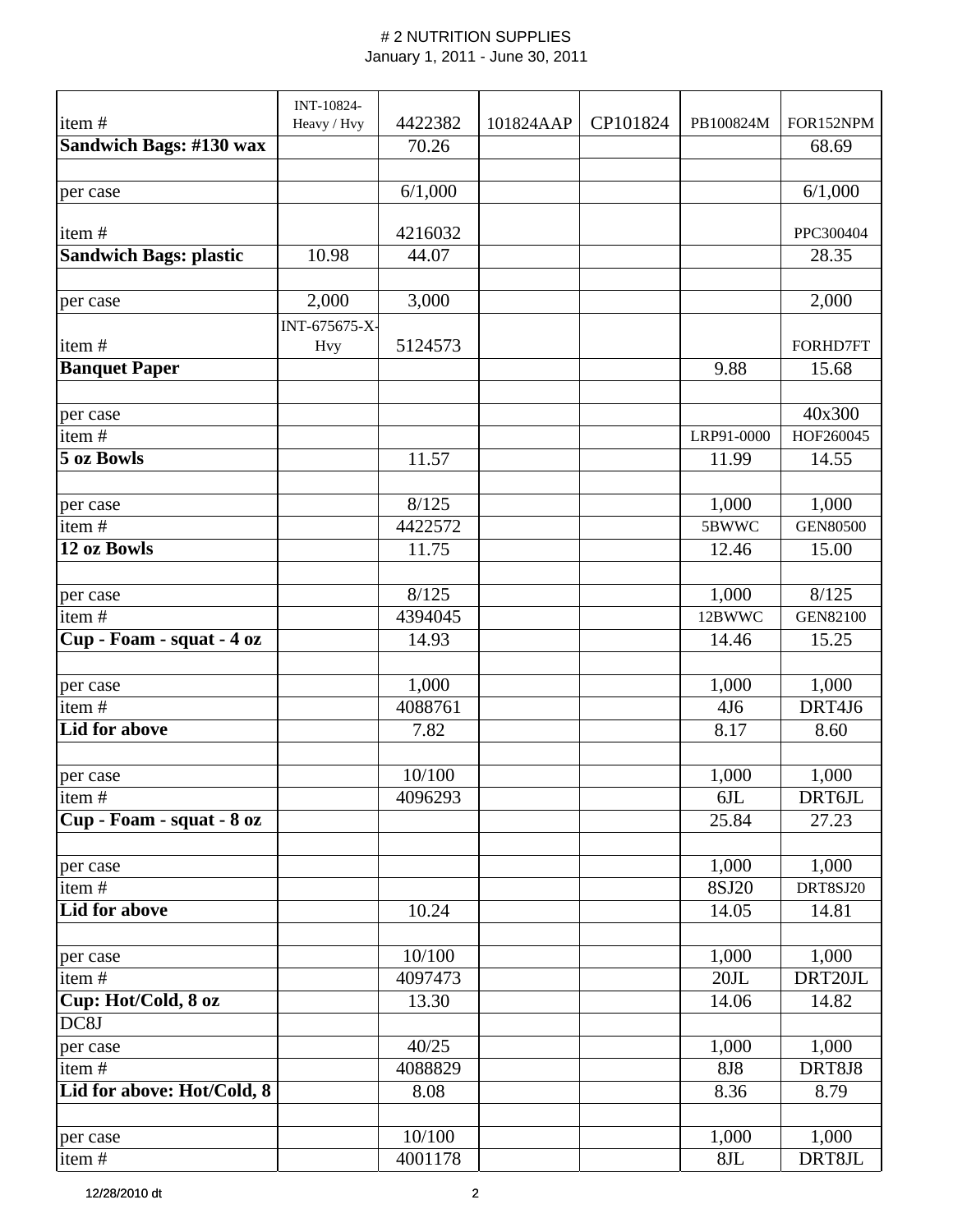| <b>Deli Container - clear</b> |                 |         |               |                  |
|-------------------------------|-----------------|---------|---------------|------------------|
| w/lid - 12 oz - rectangular   |                 |         | 30.07         | 21.85            |
|                               |                 |         |               |                  |
| per case                      |                 |         |               | 200              |
| item#                         |                 |         | C12DCPR       | GENAD12          |
| Dinex 8 oz disposible lids    |                 |         |               |                  |
| for 8 oz Turnbury mugs        |                 |         |               | 33.05            |
|                               |                 |         |               |                  |
| per case                      |                 |         |               | 1,000            |
| item#                         |                 |         |               | DIN30008775      |
| Film - 18" x 500'             |                 | 12.74   | 11.24         | 10.70            |
|                               |                 |         | 2,000'        |                  |
| per case                      |                 |         |               | 18 x 2000        |
| item#                         |                 | 7435266 | <b>REY904</b> | <b>WES182</b>    |
| Gloves - latex - medium -     | 39.00           | 39.82   | 35.58         | 34.42            |
| for food handling             |                 |         |               |                  |
| per case                      | 1,000           | 10/100  | 1,000         | 10/100           |
|                               | Aurelia-Med-    |         | SA-GRDR-      |                  |
| item#                         | LPG             | 5478187 | $MD-1$        | ISL100204        |
| Gloves - latex - large - for  |                 |         |               |                  |
| food handling                 | 39.00           | 27.27   | 35.58         | 34.42            |
| for food handling             |                 |         |               |                  |
| per case                      | 1,000           | 10/100  | 1,000         | 10/100           |
|                               |                 |         |               |                  |
| item#                         | Aurelia-Lrg-LPG | 4835161 | SA-GRDR-LG-1  | ISL100206        |
| Gloves - plastic - for food   |                 |         |               |                  |
| handling                      | 43.00           |         |               | 44.40            |
| for food handling             |                 |         |               |                  |
| per case                      | 10,000          |         |               | 10/100           |
|                               |                 |         |               |                  |
| item#                         | INT-Lrg-PG      |         |               | ISL104GB2-6      |
| <b>Hair Nets</b>              |                 | 120.52  |               | 136.50           |
|                               |                 |         |               |                  |
| per case                      |                 | 10/144  |               | 10/144           |
| item#                         |                 | 5639802 |               | FDIHN500BR       |
| Napkins - 1 ply               |                 | 27.92   | 28.95         | 23.90            |
|                               |                 |         |               |                  |
| per case                      |                 | 12/500  |               | 6,000            |
| item#                         |                 | 4180030 | 52059         | <b>MOR1250MS</b> |
| Plates - paper - 6"           |                 | 8.92    |               | 7.88             |
|                               |                 |         |               |                  |
| per case                      |                 | 1,000   |               | 1,000            |
| item#                         |                 | 4491585 |               | WIN6100          |
| Plates - styrofoam - 9"       |                 | 11.29   | 10.74         | 12.27            |
|                               |                 |         |               |                  |
| per case                      |                 | 4/125   | 500           | 500              |
| item#                         |                 | 4208286 | 9PWC          | <b>GEN80900</b>  |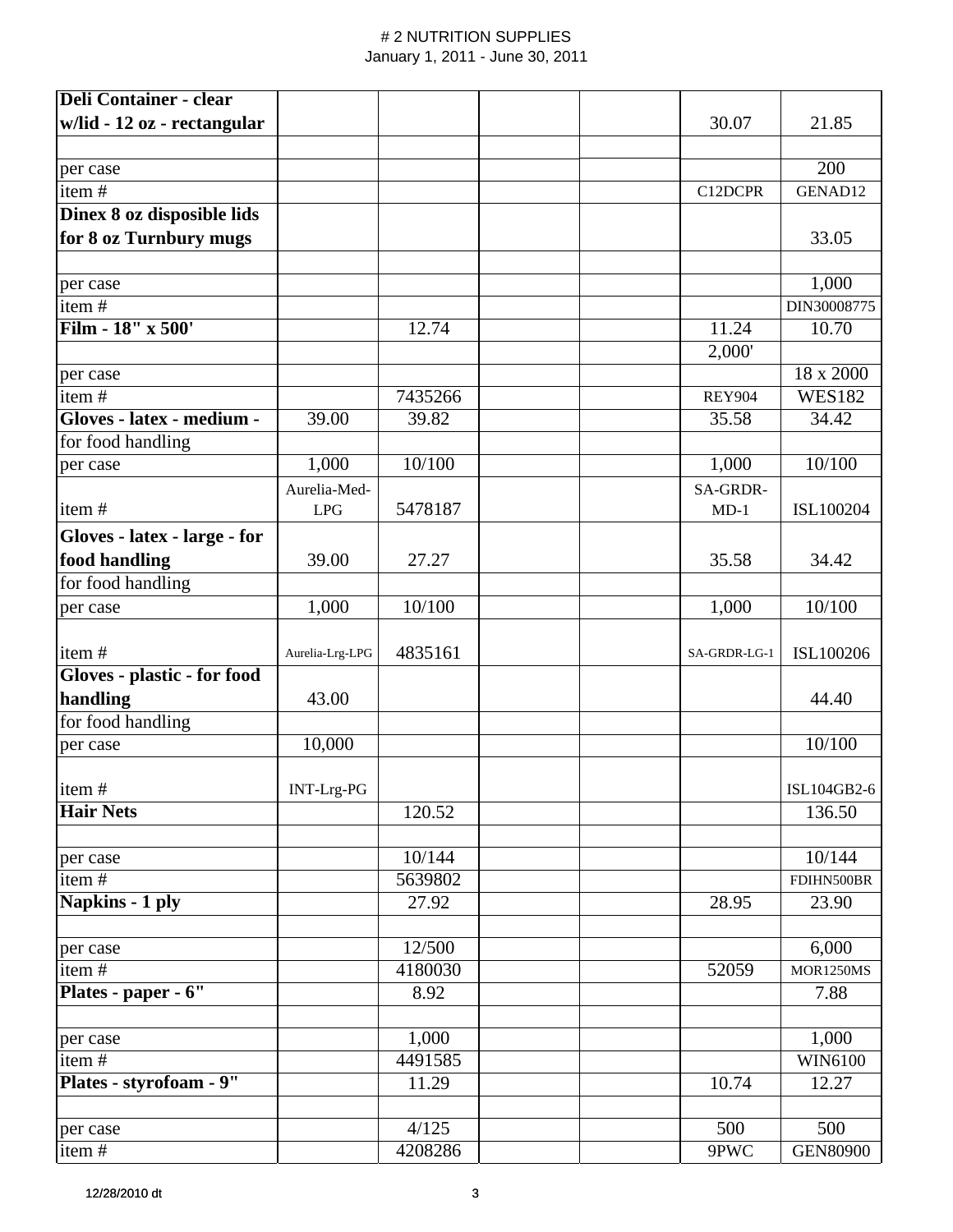| Plates - styrofoam - 10.25"         |                |       | 20.33      | 22.68            |
|-------------------------------------|----------------|-------|------------|------------------|
|                                     |                |       | 500        | 500              |
| per case<br>item $#$                |                |       | 10PWC      | <b>GEN81000</b>  |
| Sacks 1/6                           | 28.14          |       |            | 27.45            |
|                                     |                |       |            |                  |
| per case                            | 400            |       |            | 500              |
| item#                               | 5126321        |       |            | DUO80076         |
| Tray - aluminum - 3                 |                |       |            |                  |
| compartment HDM                     | 38.26          |       | 36.68      | 37.35            |
|                                     |                |       |            |                  |
| per case                            | 200-8x6        |       | 250        | 250              |
| item#                               | 4789804        |       | PP739-30CP | <b>PEN73930C</b> |
| <b>Powder Cleanser - qt</b>         |                |       |            | 17.96            |
|                                     |                |       |            | 21 oz            |
| per case                            |                |       |            | 24               |
| item#                               |                |       |            | CAL752088        |
| <b>All-Purpose Liquid</b>           | 34.13          |       |            | 14.82            |
|                                     |                |       |            |                  |
| per case                            | $4/0.5$ gal    |       |            | 4 gal            |
| item#                               | 8916472        |       |            | SMZB0320004      |
| <b>Bleach - gal</b>                 | 6.36           |       |            | 13.50            |
|                                     |                |       |            |                  |
| per case                            | 6              |       |            | 6                |
| item#                               | 5947767        |       |            | <b>CLX02490</b>  |
| Cream Cleanser - qt                 |                |       |            | 18.34            |
|                                     |                |       |            |                  |
| per case                            |                |       |            | 12               |
| item#<br><b>Excaliber Sanitizer</b> |                |       |            | SMZG1325012      |
|                                     |                |       |            |                  |
| per case                            |                |       |            |                  |
| item#                               |                |       |            |                  |
| Flash Dri (5 gal pail)              |                |       |            | 37.50            |
|                                     |                |       |            |                  |
| per case                            |                |       |            | 5 gal            |
| item#                               |                |       |            | SMZC0710005      |
| <b>Liquid Laundry Soap</b>          | 18.37          |       |            | 15.91            |
|                                     | gal            |       |            |                  |
| per case                            | $\overline{4}$ |       |            | 4 gal            |
| item#                               | 8916387        |       |            | SMZW420004       |
| <b>White Paper Towel</b>            |                | 24.00 | 18.32      | 18.05            |
| $2$ ply / 85 sht                    |                |       | 85         | 85               |
| per case                            |                | 30    | 30         | 30               |
| item#                               |                | 01655 | 74073      | CAS4073A1        |
| <b>Reusable 3 comp tray</b>         | 38.26          |       |            | 110.65           |
|                                     | 200/8x6        |       |            |                  |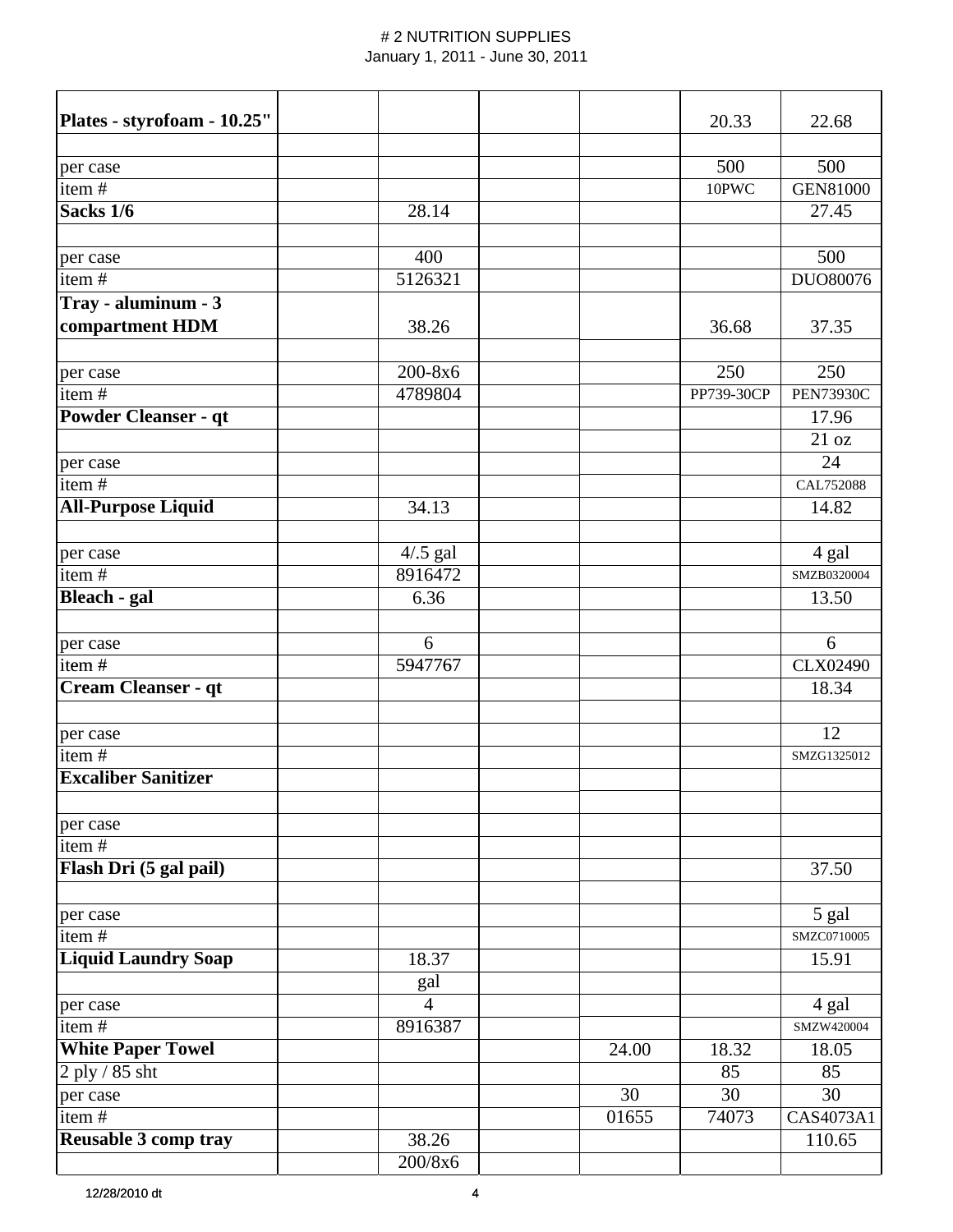| per case                        | 4789804   |           |                    | 600            |
|---------------------------------|-----------|-----------|--------------------|----------------|
| item#                           |           |           |                    | <b>OLV2101</b> |
| <b>Scotch Brite Pads</b>        | 5.34      |           |                    | 22.95          |
|                                 |           |           |                    |                |
| per case                        | 20        |           |                    | 80             |
| item#                           | 1376805   |           |                    | MMM59166       |
| Wypalls x 60                    |           |           | $\overline{12.35}$ | 11.09          |
| 2 ply / 85 sht                  |           |           |                    |                |
| per case                        |           |           |                    | 180            |
| item#                           |           |           | KC34015            | KIM34015       |
| <b>Blue Tough Towel</b>         |           |           |                    | 53.98          |
| 13 x 24                         |           |           |                    |                |
| per case                        |           |           |                    | 150            |
| item#                           |           |           |                    | CHX03120011    |
| <b>Brown Paper Towels</b>       |           |           |                    |                |
|                                 |           |           |                    |                |
| per case                        |           |           |                    |                |
| item#                           |           |           |                    |                |
| <b>Paper Place Mats (white)</b> |           |           | 12.99              | 15.95          |
|                                 |           |           |                    |                |
| per case                        |           |           |                    | 1,000          |
| item#                           |           |           | HFM601SE           | <b>SNF150</b>  |
| <b>Paper Place Mats (green)</b> |           |           |                    | 15.95          |
|                                 |           |           |                    |                |
| per case                        |           |           |                    | 1,000          |
| item#                           |           |           |                    | SNF6025        |
| <b>Paper Place Mats (red)</b>   |           |           |                    | 15.95          |
|                                 |           |           |                    |                |
| per case                        |           |           |                    | 1,000          |
| item#                           |           |           |                    | <b>SNF6005</b> |
| <b>Heavy Duty Floor Cleaner</b> |           |           |                    |                |
| (liquid)                        |           |           |                    | 14.82          |
|                                 |           |           |                    |                |
| per case                        |           |           |                    | $\overline{4}$ |
| item#                           |           |           |                    | SMZB0320004    |
| <b>Speedball Cleaner</b>        |           |           |                    | 17.55          |
|                                 |           |           |                    | $q$ t          |
| per case                        |           |           |                    | 12             |
| item#                           |           |           |                    | SMZC0595012    |
| <b>Dishwasher Detergent</b>     |           | 40.43     |                    | 43.09          |
| Cascade or Equivalent           |           | 1.50 oz   |                    | 85 oz          |
| per case                        |           | 200       |                    | 6              |
| item#                           |           | 24752     |                    | PNG84959168    |
| Oasis 115 xp                    | 81.66     | 59.90     |                    | 59.90          |
|                                 |           |           |                    |                |
| per case                        | $2.5$ gal | $2.5$ gal |                    | $2.5$ gal      |
| item $\frac{1}{t}$              | 5926324   | 10625     |                    | ECO10625       |
| Oasis 100                       |           | 69.90     |                    | 69.90          |